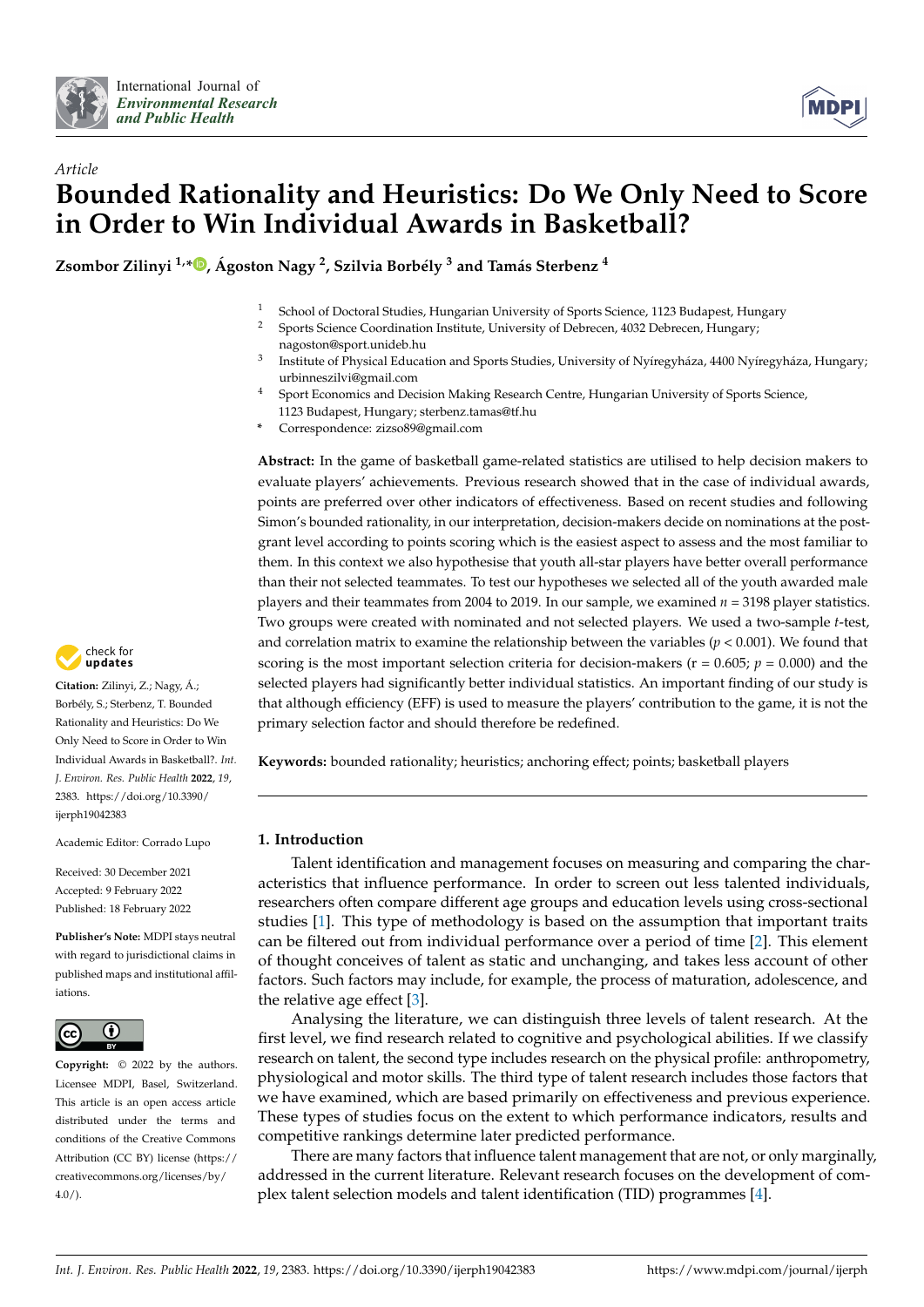The basketball literature also addresses direct, effectively measurable factors related to talent identification and selection; game-related statistics assist decision-makers in team and player evaluations. Most research related to team performance and predicting the outcome of a game or tournament tends to focus on the critical factors that differentiate winning and losing teams and determine the outcome of a game or tournament [\[5](#page-7-4)[–10\]](#page-7-5). Some studies have identified field goal percentage, defensive rebounds [\[11–](#page-8-0)[13\]](#page-8-1), and assists [\[12\]](#page-8-2) as gamerelated statistics that are highly correlated with success [\[11\]](#page-8-0). Assists, steals, and blocks are also important factors when considering key determinants of winning [\[14,](#page-8-3)[15\]](#page-8-4). According to winning, there were studies which pointed out important discriminating factors, such as age  $[16]$ , gender  $[17]$ , and the locations of the games  $[18]$ .

If there are game-related statistics which can underline the difference between wins and losses with scientific rigour, do we choose players who are the best in these statistical contexts? From another point of view, some North American research proves that in the case of individual awards, player salaries, all-star voting, and scoring as a statistical indicator is what decision-makers and professionals take into account, with emphasis on other indicators of efficiency. Berri, Brook, and Fenn [\[19\]](#page-8-8) asked decision makers which game-related statistics they used to select potential players from universities by NBA teams. Based on university player statistics, the point/minute ratio has the greatest impact on selection. In contrast, the shooting percentage has a relatively low effect on the draft position, moreover rebounds and turnovers have virtually no effect on the position on the player's exchange. However, the age of the player and the fact that the player's team was among the top four in the college league were of paramount importance in the draft order.

Berri, Brook, and Schmidt [\[20\]](#page-8-9) summarized coaches' votes for the best NBA rookies from 1995 to 2007 and found that points scored were the most important statistical indicators for nominations, while experts also rated shooting percentage, rebounds, and turnovers as statistically significant. Berri, VanGilder and Fenn [\[21\]](#page-8-10) came to a similar conclusion when analysing the votes and, as in the best rookie selection, in this statistical context the amount of points scored was the main determinant of the outcome of the MVP vote; however, among sports journalists, shooting efficiency was not a significant factor in the choice.

We were wondering whether this is a global or local mechanism in terms of selecting the best players. Can we detect a similar process in Europe for the European Youth Championships or are there other indicators dominating the selection? Do decision-makers settle down for one statistical dimension, or do they consider other elements as well? We believe that, in this case, bounded rationality and heuristics may come to the fore. Since people are not able to obtain or process all the information needed to make completely rational decisions, they instead seek to use the information available to them to achieve a satisfactory result [\[1\]](#page-7-0). Our cognitive limits set a barrier for us, and moreover personal relationships and social organizations also limit the decision-making, and so we have to strive to make satisfactory solutions. The "good enough" choices are, in most cases, satisfying; however this can lead sometimes to heuristic traps, such as systematic errors [\[22\]](#page-8-11). This raises the question in our research: can points as key statistical indicators cause systematic errors in our thinking, and are they dominating player selections in youth categories? Moreover, what are the most concrete statistics that influence the all-star squads in these tournaments?

In summary we hypothesised the following:

- As we assume cognitive bias [\[22,](#page-8-11)[23\]](#page-8-12) can play a role in decisions regarding sports, and we look for satisfactory solutions, points scored will be the best correlated variable with the entry into the all-star team between the statistical indicators of the players who have nominated. This is the most common statistical data, and thus decision-makers will choose this factor for evaluation.
- The game-related statistics of players who have joined the all-star team are better than those who have not been selected. These players have reached higher means than their teammates and they are significantly better in all statistical aspects.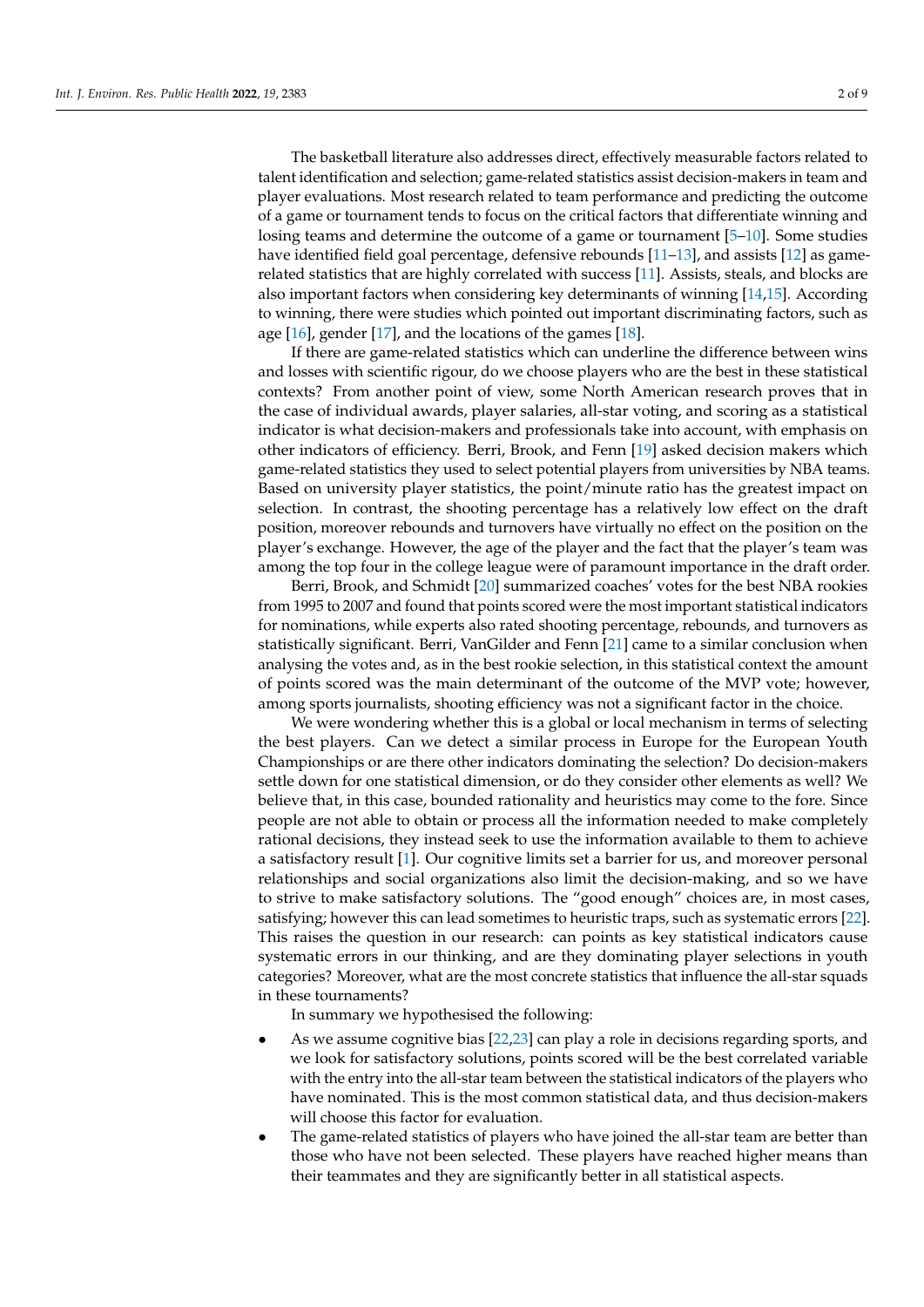- The amount of players selected from the championship finals into the all-star team is significantly higher than the players selected from less successful teams. These players have a better chance of selection as they play on the most important games where their possible exceptional performance can be weighted. Players from weaker teams cannot show up at the end, which can be a decisive factor, when judges select all-star players.
- Efficiency index (EFF) is a significant selection factor. This metric is intended to measure the relative performance of the player on the pitch.

While the "coach's eye" works well most of the time in terms of selecting players, cognitive bias can lead to false interpretations of game-related statistics, too. There is a pressing desire to use the development of basketball statistics to inform our deeper decisions. Our goal is to observe certain statistical indicators in the youth categories that will both help us to understand the selection process and also to use these indicators going forward to help develop individuals and track key success factors to become respected players in their youth and, later, in their senior years. From another perspective, we would like to draw attention to decision-makers about possible opportunities for deeper evaluation of actual performance.

#### **2. Materials and Methods**

Unlike previous research on awards, our aim was to carry out an investigation about youth tournaments, as most of the recent studies mainly focus on senior sports. During the design of the study we wanted to clarify the terms related to the research. For a deeper understanding of our interpretation of youth tournaments we will shortly introduce the structure of the basketball federation's competition.

In 2004, the International Basketball Federation's (FIBA) tournament system underwent a major change, with the biennial European Youth Championships being replaced by a series of annual tournaments, renamed the U16, U18 and U20 European Championships. The cadet, junior and young adult age groups that had previously existed were replaced by the named age groups. As an important step in this restructuring, the national teams were ranked in divisions A and B, and from then on teams competed in a group stage and then in a cross-leg play-off and a knock-out play-off system for the best possible positions. Between these circumstances, players have more and more chances to compete. This large amount of data gave us the opportunity to work with a large representative sample.

In terms of the all-star players, we used the official designation. According to FIBA Regulations [\[24\]](#page-8-13) youth awards are provided by the organisers of the youth tournaments and the Organising Committee decides the list of the awarded players. Five players are selected to the all-star team and one player is named as the MVP (Most Valuable Player). These prizes are given to the selected players in every youth tournament after the final game. There is no any specific rule, indication or limitation of the selection, and as such the judges have their own right to choose athletes for the ceremony.

To test our hypotheses and determine the key selection factors regarding all-star nominations, we intended to use the youth FIBA tournaments' statistical database. These databases are publicly available and free to utilise. Similar to previous studies [\[25](#page-8-14)[,26\]](#page-8-15) we used FIBA archive pages and FIBA official tournament sites for data retrieval. Firstly we collected all of the former youth basketball players who have participated at youth European Championships and were selected to the all-star team or were named the 'Most Valuable Player' of the tournament. After we collected all of the publicly available individual statistics of the youth all-star national team players, we also gathered the statistics of the teammates of all-star national team players from the above mentioned websites. In our sample, we examined *n* = 3198 player statistics based on the statistical data of the 2004–2019 youth European Basketball Championships. The basketball players represented 36 countries. The sample was divided into U16 (28.1%), U18 (34.9%) and U20 (37%), in categories "A" (57.3%) and "B" (42.7%). These categories are called divisions, but in the current paper we did not aim to investigate the differences between these divisions. In the case of duplication of awards (for example a player got rewarded multiple times), we took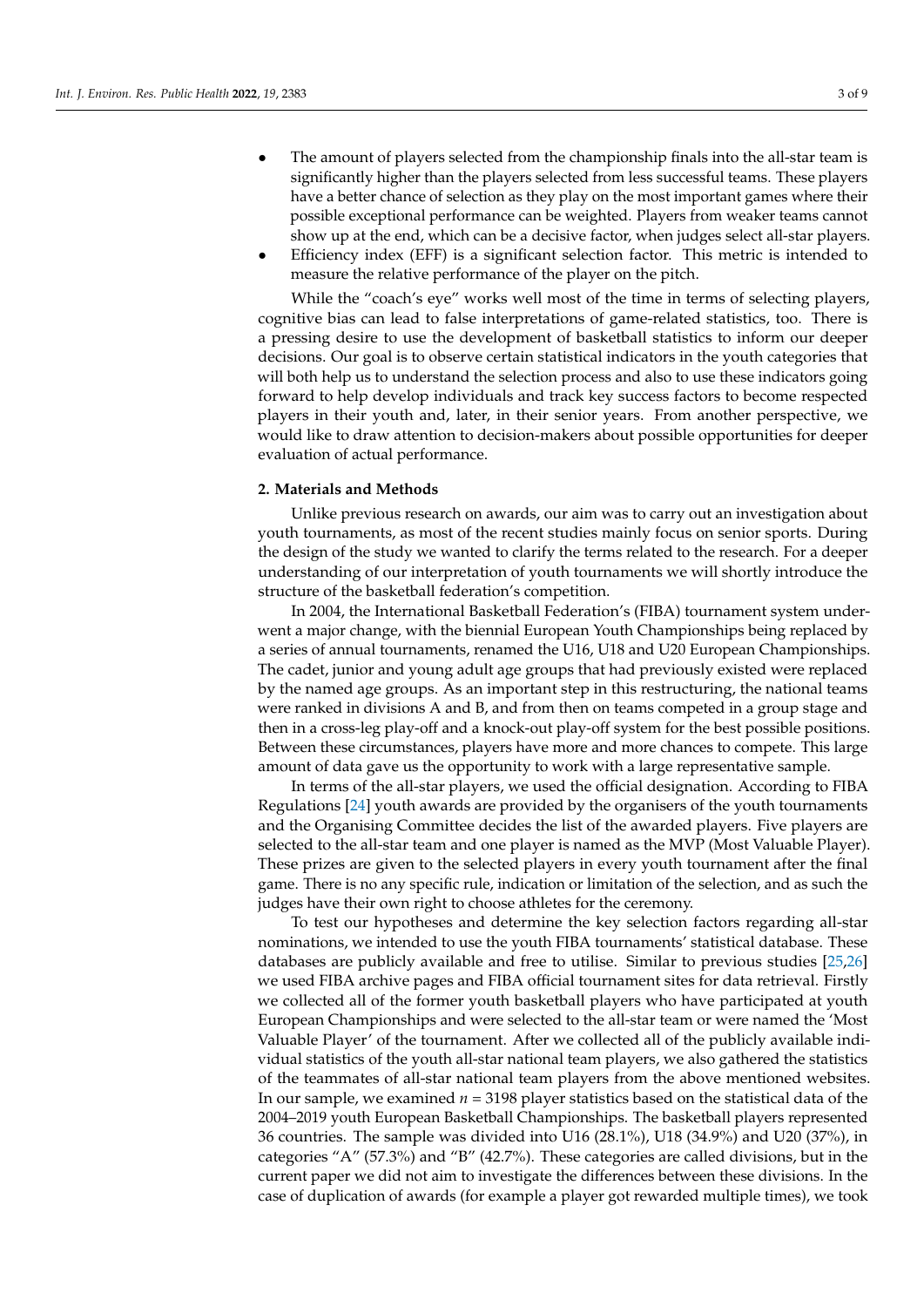the statistics of the older category into account. The data were cleaned and clustered with Microsoft Excel 2010, which was then imported to IBM SPSS Statistics. We have separated our sample into all-star selected (*n* = 320) and not selected (*n* = 2878) players.

As we indicated in the introduction section, we hypothesised that the all-star team would, in most cases, come from the national team winners of the European Championships, and we used two-sample *t*-tests to examine this. We analysed the whole sample with descriptive statistical indicators to find out whether there was an unusually high level of representation from one or more countries.

We investigated the sub groups' (all-star, not selected) shooting statistics to search for significant differences. We determined the significance level at  $p < 0.005$ . In further analysis of all this, we also wanted to know which indicators would be significantly higher for the selected players and which ones would correlate better with making the all-star team selection. In doing so, we assumed that statistical data can be used to identify those variables that significantly influence selection. We have carried out a correlation test, the results of which therefore showed us the relationship between two variables.

#### **3. Results**

First of all, we examined the shooting statistics of the created sub-groups. As Table [1](#page-3-0) Shows, shooting attempts are much higher in the case of all-star selected players than among those who were not selected. There is a strong significant difference for each variable ( $p < 0.001$ ). In terms of the shooting statistics, the smallest difference between the means is the shooting percentages of field goals. On the other hand we can observe that the most significant difference between the all-star and non all-star players is the amount of field goal shots. In the case of the selected players, there were large variations in the standard deviation of shooting attempts, while not selected players' values were lower.

**All Star (1)—Not Selected (0)** *n* **Mean Std. Deviation Std. Error Mean t sig** FGA 0 2878 29.70 24.80 0.46 22.941 <0.001 FGA 1 320 77.28 36.17 2.02 FG% 0 2878 40.34 14.59 0.27 12.090 <0.001 FG% 1 320 46.81 8.24 0.46 2PA 0 2878 20.31 17.85 0.33 22.550 <0.001 2PA 1 320 54.79 26.69 1.49 2P% 0 2878 45.43 18.16 0.33 11.237 <0.001 2P% 1 320 52.15 8.82 0.49 3PA 0 2878 9.49 11.90 0.22 12.571 <0.001 3PA 1 320 23.02 18.84 1.05 3P% 0 2878 21.97 19.72 0.36 8.341 <0.001 3P% 1 320 29.29 14.25 0.79 FTA 0 2878 10.35 10.57 0.19 22.787 <0.001 FTA 1 320 30.65 15.53 0.86 FT% 0 2877 56.14 30.78 0.57 14.028 <0.001 FT% 1 320 69.13 13.00 0.72

<span id="page-3-0"></span>**Table 1.** Shooting attempts and accuracy of all-star and not selected youth basketball players (figure by the authors).

Abbreviations: FGA-Field Goal Attempts, FG%-Field Goal Percentages, 2PA-Two-Point Attempts, 2P%-Two-Point Percentages, 3PA-Three-Point Attempts, 3P%-Three-Point Percentages, FTA-Free Throw Attempts, Free-Throw Percentages.

We also investigated whether we would find differences between the nationalities of the players selected for the all-star team, and whether there are any nationalities with a significantly higher proportion of players selected (Figure [1\)](#page-4-0).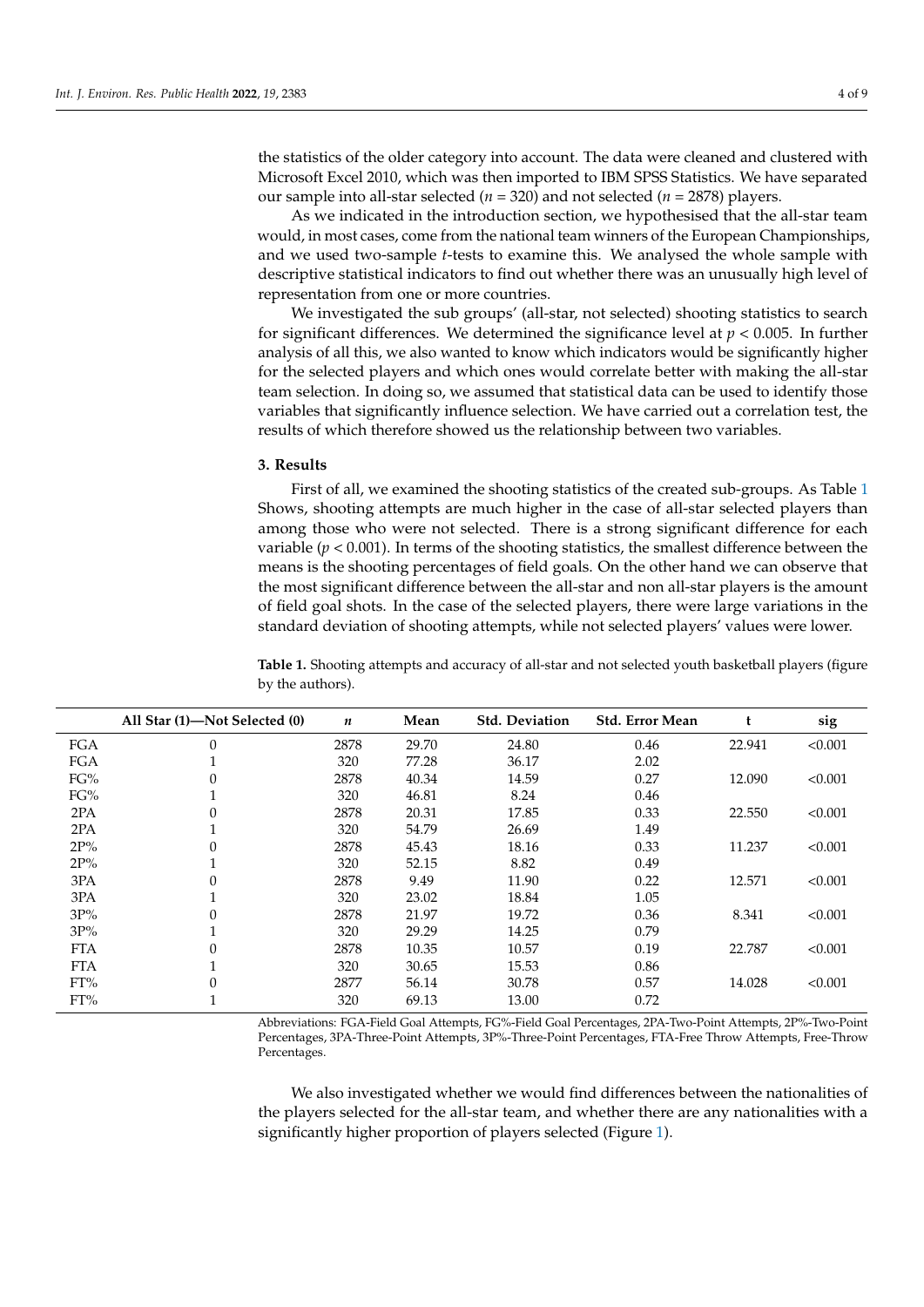<span id="page-4-0"></span>

**Figure 1.** Number of players selected from nations (*n* = 320) (figure by the authors).

It was assumed that the all-star team would, in most cases, be made up of members of  $\alpha$ the team that won the championship, i.e., that the number of matches would show a higher<br>correlation with the all started as election It was assumed that the all-star team would, in most cases, be made up of members of correlation with the all-star team selection.

higher correlation with the all-star team selection. To examine this, we used a two-sample *t*-test. The results showed that we were able to To examine this, we used a two-sample *t*-test. The results showed that we were able detect a significant difference for both variables. This means that those who made the top five played an average of 7.92 games. Those who were not selected played on average 7.20 matches (t =  $-10.759$ , *p* = 0.000). A significant difference was also found when examining playing time (t =  $-37.050$ , *p* = 0.000). The average minutes played by the players who were selected among the top performers (mean =  $226.76$ ) is significantly higher than those who were not selected (mean = 124.15).

We also examined the differences in terms of rankings. We established four groups (1st-2nd place: first group; 3rd-4th place: second group; 5th-8th place: third group; 9th-16th place: fourth group). It can be seen that 55.9% of the players awarded played in the final of the tournament and a further 32.2% of the players were also in contention for the podium (t = 2.153  $p = 0.031$ ). These results imply that most of the winning members of the winning teams are selected for the all-star team.

The other elements of the statistical variables were also examined using the same method. It was found that for all variables the means were significantly higher for the selected players. This result suggests that the shooting percentages, offensive and defensive performance of the all-star team members are better in all aspects than those who were not  $s^{e}}$  selected. selected.

In further analysis of all this, we also wanted to know which indicators would be significantly higher for the selected players and which ones would correlate better with making the team. In doing so, we hypothesise that statistical data can be used to identify those variables that significantly influence selection. For this purpose, a correlation test was carried out, the results of which show the relationship between the two variables. In all cases, inclusion in the all-star team is one of the va[ria](#page-5-0)bles in the study (Table 2.)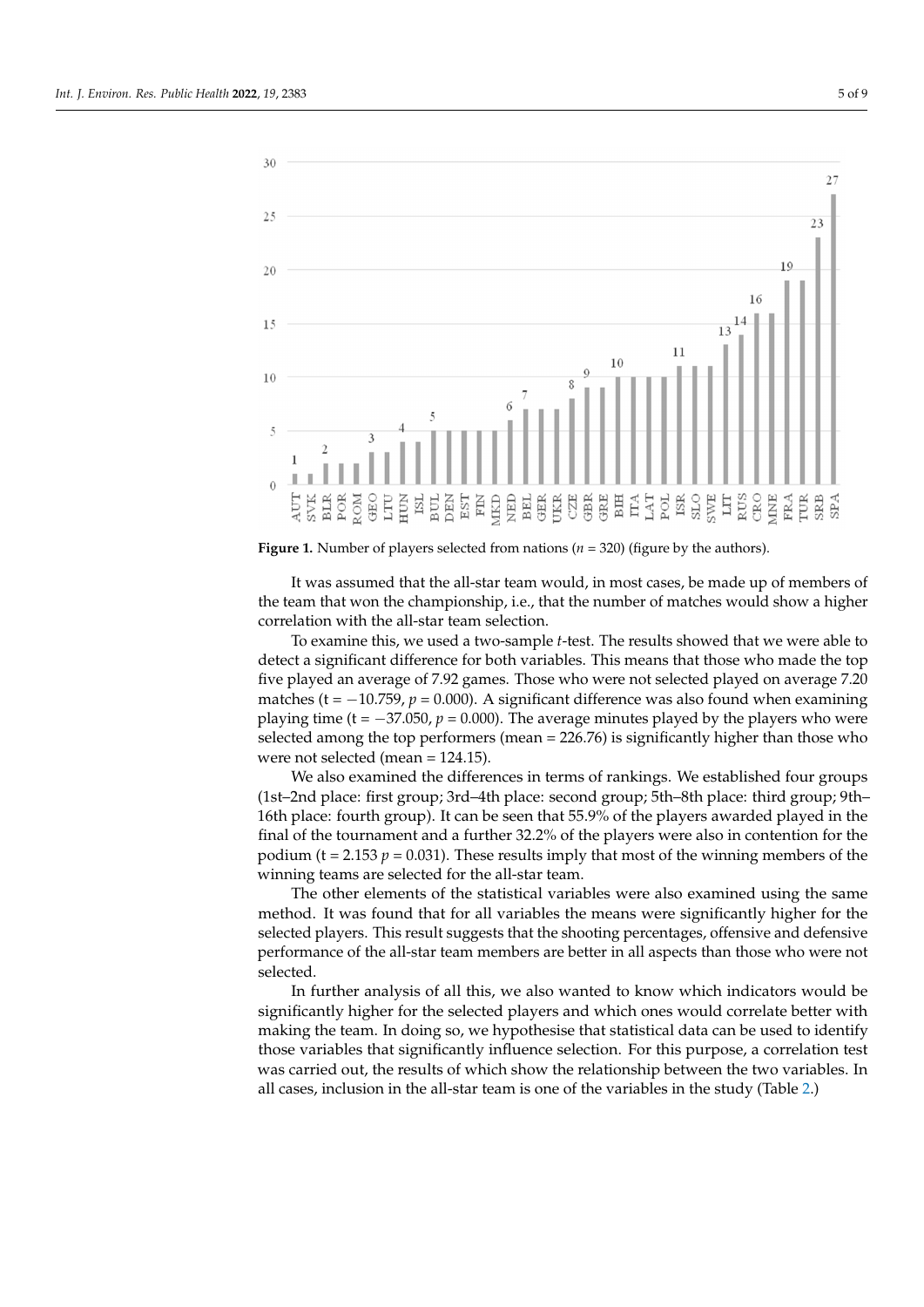| <b>Statistical Indicator</b> | $r =$ | $p =$ | $n =$ |
|------------------------------|-------|-------|-------|
| <b>PTS</b>                   | 0.605 | 0.000 | 3198  |
| EFF                          | 0.579 | 0.000 | 1103  |
| <b>DREB</b>                  | 0.492 | 0.000 | 3198  |
| 2PA                          | 0.480 | 0.000 | 3198  |
| <b>FGA</b>                   | 0.479 | 0.000 | 3198  |
| <b>FTA</b>                   | 0.479 | 0.000 | 3198  |
| <b>REB</b>                   | 0.465 | 0.000 | 3198  |
| <b>MIN</b>                   | 0.422 | 0.000 | 3198  |
| TO                           | 0.417 | 0.000 | 3198  |
| <b>STL</b>                   | 0.360 | 0.000 | 3198  |
| AST                          | 0.347 | 0.000 | 3198  |
| <b>BLK</b>                   | 0.327 | 0.000 | 3198  |
| <b>OREB</b>                  | 0.324 | 0.000 | 3198  |
| 3PA                          | 0.303 | 0.000 | 3198  |
| PF                           | 0.193 | 0.000 | 3198  |
| $+/-$                        | 0.278 | 0.000 | 1103  |
| FG%                          | 0.137 | 0.000 | 3198  |
| $FT\%$                       | 0.131 | 0.000 | 3187  |
| GP                           | 0.126 | 0.000 | 3197  |
| 2P%                          | 0.115 | 0.000 | 3198  |
| 3P%                          | 0.113 | 0.000 | 3197  |

<span id="page-5-0"></span>**Table 2.** Correlation of statistical indicators with selection to the all-star team (figure by the authors).

Abbreviations: PTS-Points Scored, EFF-Efficiency, DREB-Defensive Rebounds, 2PA-Two-Point Attempts, FGA-Field Goal Attempts, FTA-Free Throw Attempts, REB-Rebounds, MIN-Minutes Played, TO-Turnovers, STL-Steals, AST-Assists, BLK-Blocks, OREB-Offensive Rebounds, 3PA-Three-Point Attempts, PF-Personal Fouls, +/- Plus-Minus Rating, FG%-Field Goal Percentages, FT%-Free Throw Percentages, GP-Games Played, 2P%-Two-Point Percentages, 3P%-Three-Point Percentages.

In the case of the item numbers, a lower value is observed for the efficiency (EFF) and the plus minus  $(+/-)$ , since these statistical factors are not included on the previous statistical sheets directly. It can be observed that more significant correlations are the sum of points scored (PTS) ( $r = 0.605$ ), the efficiency indicator (EFF) ( $r = 0.579$ ) and the defensive rebounds (DREB) ( $r = 0.492$ ) and attempts of two-point shots (2PA) ( $r = 0.480$ ). There is also a medium relationship between the statistical indicators of field activities and playing time (MIN)  $(r = 0.422)$ . An interesting result is that, although the difference between the two groups appears significant for all variables, the strength of the relationships is weak for shooting percentages, number of games (GP) and personal fouls (PF) (r < 0.250).

#### **4. Discussion**

Recent research has showed that scoring is a crucial factor for winning an individual award [\[18\]](#page-8-7). Our paper also confirmed the results of previous research. As far as the statistics of points are at the beginning or at the end of an official statistical sheet—and, it should be pointed out, this is the most frequently cited statistical data—it is presumably the most influential on selection decision-making processes. In the sense of bounded rationality, we are looking for satisfactory solutions, so scoring as a statistical factor stops further thinking in most cases.

From a player's perspective, this conclusion can encourage opportunistic play, despite the fact that this behaviour is in contrary to the interests of the team. It is inevitable that young players have to be entrepreneurial, because this is the way for them to get attention from the decision-makers, and the opportunity to be selected after the finals.

Another remarkable finding of our study is that shooting efficiency is not as important as scoring in connection with youth all-star selection, although other studies have shown its importance considering team-winning [\[27,](#page-8-16)[28\]](#page-8-17). Players' shooting form may influence team performance, but this is not a significant decisive factor considering all-star nomination based on our research. We did not examine the semi-finals and finals separately, only the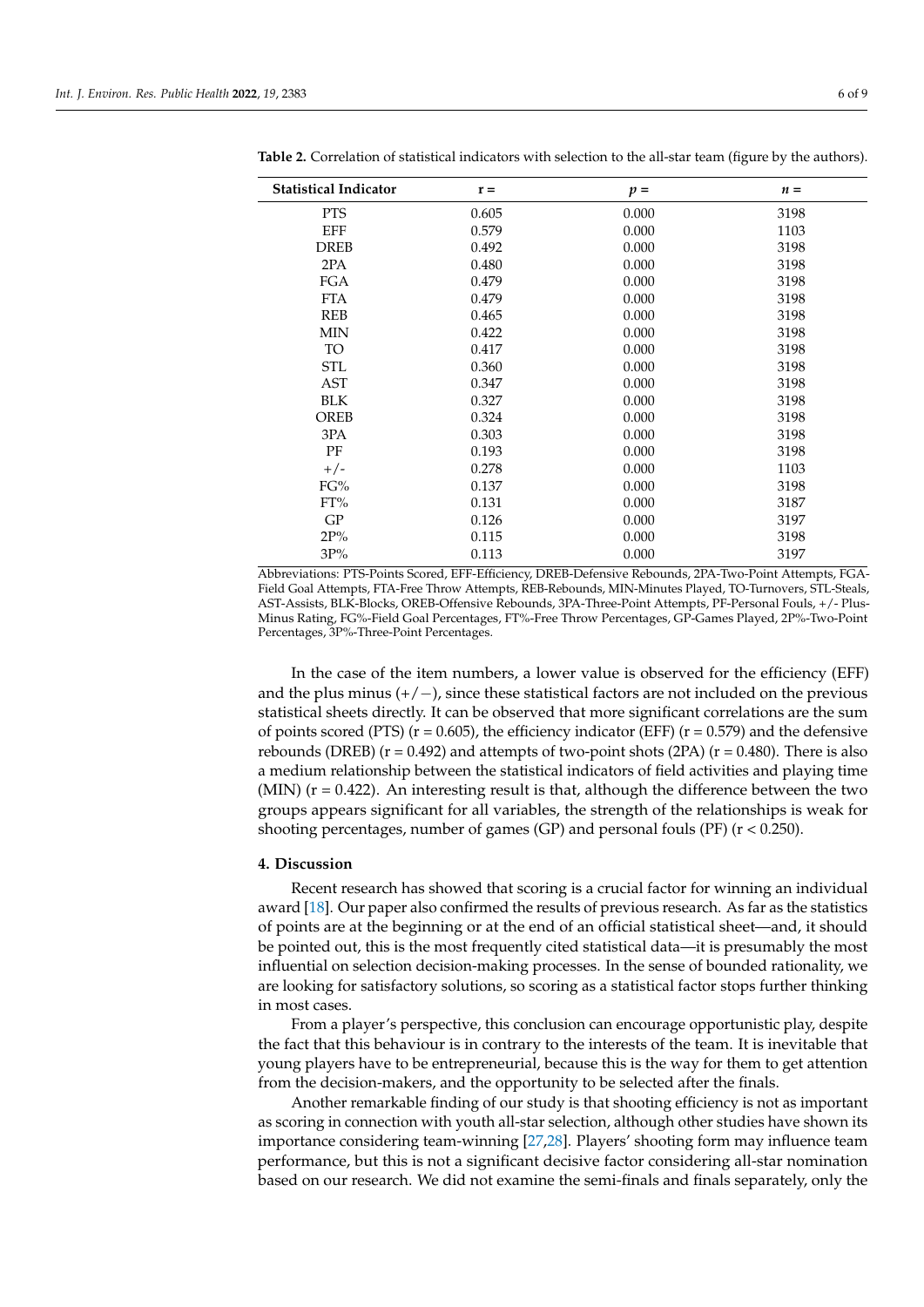performance throughout the entire tournament, however an interesting line of research could be to analyse the performance of all star players in the most important matches.

The efficiency metric (EFF) is the second most significant selection factor. Despite the fact that this game-related statistic directly measures player efficiency, the decisionmakers choose scoring over EFF. This can result in tensions between players and teams, and questions the relevance of the efficiency indicator. Previous studies have highlighted the problematic nature of the efficiency indicator. The following problems with EFF can be observed [\[29\]](#page-8-18):

- The indicators used in EFF are for absolute performance and there is no analysis of concrete efficiency.
- The absolute value of the indicators largely depends on the tempo of the game and the number of attacks.
- Measured game elements are estimated without weighting or processing empirical data into statistical indicators, so the evaluation function is biased.
- A decisive factor for performance cooperation, which is crucial for performance, is not evaluated by the EFF statistic, thus allowing opportunistic behaviour (selfish play).

This anomaly can be resolved by implementing a new statistic factor that measures efficient performance better. There have been research attempts to develop an efficiency indicator [\[29–](#page-8-18)[32\]](#page-8-19), but these indicators are not used on official FIBA tournaments. In order to make professional decisions that are acceptable to all, we also believe that the official statistical sheets need to be renewed.

Statistically defensive rebounds are also key success factors both in terms of team and individual success, while in our study the number of minutes played were not as important as we supposed them to be in connection with entering the all-star team.

In terms of the limitations of our study, all-star player selection can be biased on other not negligible factors, such as:

- nationality
- team rankings
- home-team advantage
- multiple selections from the past
- strong lobby activity
- tournament-ending injuries, resting during games, etc.

Although these players had a better overall statistical performance than their not selected teammates, in some ambiguous cases the nomination process can be based on non-statistic circumstances. These presence or absence of these factors can be an aim of further investigations regarding talent selection.

Prized players usually have a huge, comprehensive skill set, and in most cases decisionmakers recognise talent, however it can be a danger to reduce the attention (even unintentionally) to one statistical dimension, such as points scored. If we make this mistake there is a chance of disregarding players with high shooting efficiency or rebounding and passing abilities. If awards affect young players' professional future, decisions for nominating players should be based on deeper analysis.

## **5. Conclusions**

All of our hypotheses were confirmed. Players with better statistical individual performance had a significantly higher chance of all-star nomination. Points, efficiency and defensive rebounds were the key statistical indicators on selection for the all-star teams. Despite the fact that EFF's purpose is to measure a player's utility, it is not the top selection criterion, however it is still a relevant game-related statistic. Similar to previous studies, points scored was the most dominant distinguishing factor in terms of all-star selection. This can be a heuristic trap, which could be avoided by rule changes and setting standards in connection with all-star nomination. From the players' perspectives, current selection methods support opportunism; the results suggest that players ought to just score in order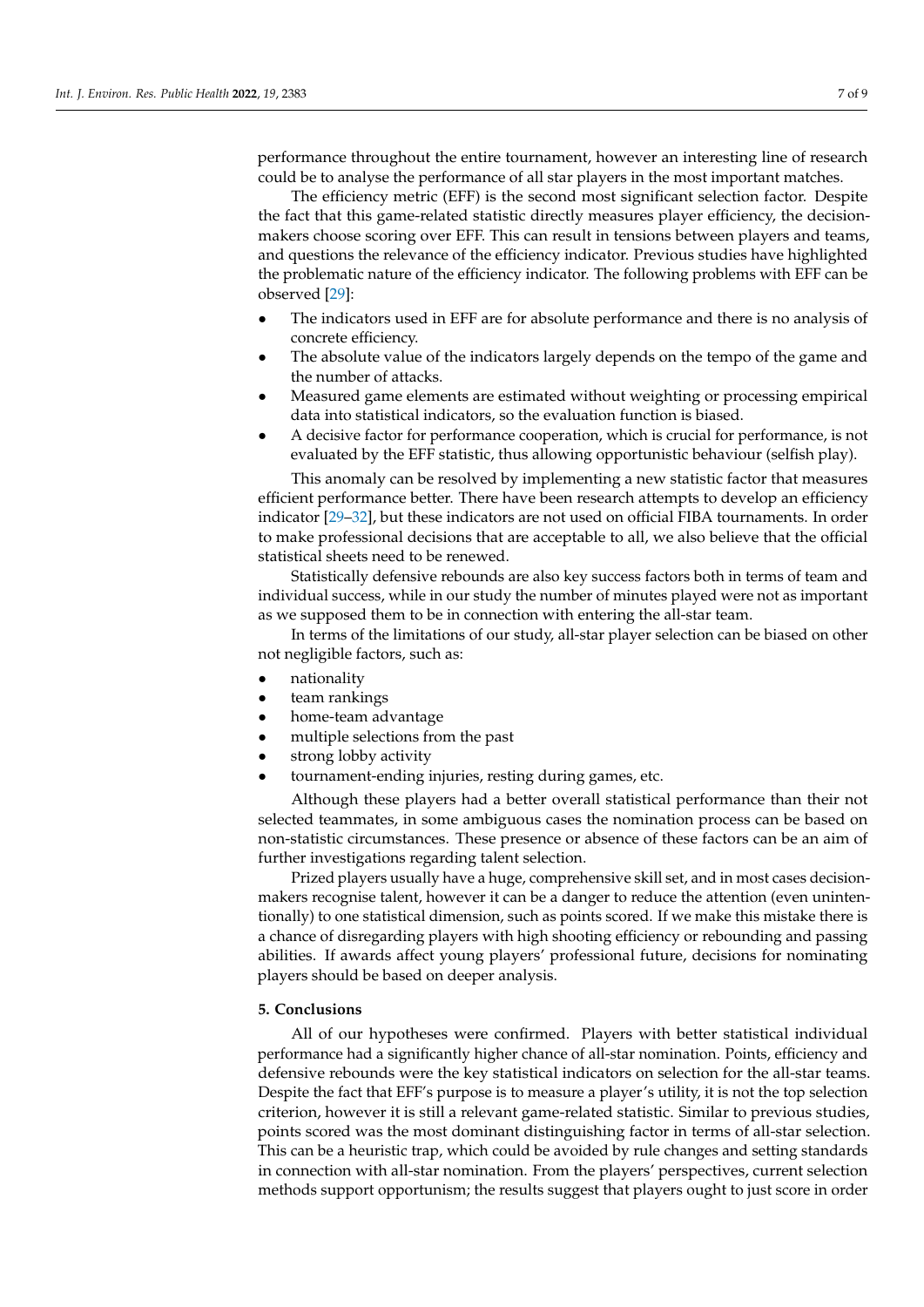to win awards. Minutes played did not affect the selection process significantly according to our results, despite the fact that players with few minutes on court do not have real chance to get selected for prizes. As our results highlighted, players with successful teams have greater opportunities, as the winners and podium members are nominated sooner than players with poor team results.

We found a relatively low importance of shooting percentages in connection with selection, although in senior years a positive trend in the improvement of throwing percent-ages can be detected [\[33\]](#page-8-20). Earlier research [\[34\]](#page-8-21) highlighted that 58% of the former all-star selected players were able to attend their senior team's squad at least once. This data can encourage decision-makers to use the most appropriate statistical data for selection to the all-star team, as it can boost youngster's careers. From this aspect, further analysis is needed in order to help informed decisions regarding player selection methods. To identify further pitfalls, we consider it worthwhile to analyse the selection of all star players by positions in the future.

**Author Contributions:** All authors have read and agreed to the published version of the manuscript, and contributed to the finalization of the article. Z.Z. as the corresponding author was responsible for the conceptualization, formal analysis, investigation, writing—review and editing of the study. Á.N. and S.B. made huge impact on the methodology, the formal analysis, data curation, while T.S. and Á.N. was responsible for validation, and supervision.

**Funding:** This research was conducted by the generous grant of the Hungarian University of Sports Science and the University of Debrecen.

**Institutional Review Board Statement:** Not applicable.

**Informed Consent Statement:** Not applicable.

**Data Availability Statement:** We used the FIBA archive pages and FIBA official tournament sites for data collection and retrieval. FIBA Europe online database: [http://www.fibaeurope.com/pageID\\_](http://www.fibaeurope.com/pageID_RX-q8vRSHxY9gJr0XLBQf3.compID_YUjW-7-FJ,kK9s431Lyr41.season_2016.html) [RX-q8vRSHxY9gJr0XLBQf3.compID\\_YUjW-7-FJ,kK9s431Lyr41.season\\_2016.html](http://www.fibaeurope.com/pageID_RX-q8vRSHxY9gJr0XLBQf3.compID_YUjW-7-FJ,kK9s431Lyr41.season_2016.html) (2020, accessed from 29 November 2020 to January 31 2021) FIBA archive database: [https://archive.fiba.com/](https://archive.fiba.com/pages/eng/fa/p/fromseason/1930/toseason/2019/q//cid//_//events.html) [pages/eng/fa/p/fromseason/1930/toseason/2019/q//cid//\\_//events.html](https://archive.fiba.com/pages/eng/fa/p/fromseason/1930/toseason/2019/q//cid//_//events.html) (2020, accessed from 29 November 2020 to January 31 2021)

**Conflicts of Interest:** The authors declare no conflict of interest.

#### **References**

- <span id="page-7-0"></span>1. Davids, K.; Baker, J. Genes, environment and sport performance: Why the nature-nurture dualism is no longer relevant. *Sports Med.* **2007**, *37*, 961–980. [\[CrossRef\]](http://doi.org/10.2165/00007256-200737110-00004)
- <span id="page-7-1"></span>2. Breitbach, S.; Tug, S.; Simon, P. Conventional and Genetic Talent Identification in Sports: Will Recent Developments Trace Talent? *Sports Med.* **2014**, *44*, 1489–1503. [\[CrossRef\]](http://doi.org/10.1007/s40279-014-0221-7)
- <span id="page-7-2"></span>3. Baker, J.; Schorer, J.; Wattie, N. Defining expertise: A taxonomy for researchers in skill acquisition and expertise. In *The Routledge Handbook of Sport Expertise*; Baker, J., Farrow, D., Eds.; Routledge: London, UK, 2015; pp. 145–155. [\[CrossRef\]](http://doi.org/10.4324/9781315776675-13)
- <span id="page-7-3"></span>4. Vaeyens, R.; Güllich, A.; Warr, C.R.; Philippaerts, R. Talent Identification and Promotion Programmes of Olympic Athletes. *J. Sport Sci.* **2009**, *27*, 1367–1380. [\[CrossRef\]](http://doi.org/10.1080/02640410903110974)
- <span id="page-7-4"></span>5. Zhang, S.; Gomez M, Á.; Yi, Q.; Dong, R.; Leicht, A.; Lorenzo, A. Modelling the Relationship between Match Outcome and Match Performances during the 2019 FIBA Basketball World Cup: A Quantile Regression Analysis. *Int. J. Environ. Res. Public Health* **2020**, *17*, 5722. [\[CrossRef\]](http://doi.org/10.3390/ijerph17165722) [\[PubMed\]](http://www.ncbi.nlm.nih.gov/pubmed/32784740)
- 6. Casals, M.; Martinez, A.J. Modelling player performance in basketball through mixed models. *Int. J. Perform. Anal. Sport* **2013**, *13*, 64–82. [\[CrossRef\]](http://doi.org/10.1080/24748668.2013.11868632)
- 7. Csataljay, G.; O'Donoghue, P.; Hughes, M.; Dancs, H. Performance indicators that distinguish winning and losing teams in basketball. *Int. J. Perform. Anal. Sport* **2009**, *9*, 60–66. [\[CrossRef\]](http://doi.org/10.1080/24748668.2009.11868464)
- 8. Puente, C.; Coso, J.D.; Salinero, J.J.; Abián-Vicén, J. Basketball performance indicators during the ACB regular season from 2003 to 2013. *Int. J. Perform. Anal. Sport* **2015**, *15*, 935–948. [\[CrossRef\]](http://doi.org/10.1080/24748668.2015.11868842)
- 9. Zhang, S.; Lorenzo, A.; Zhou, C.; Cui, Y.; Gonçalves, B.; Angel Gómez, M. Performance profiles and opposition interaction during game-play in elite basketball: Evidences from National Basketball Association. *Int. J. Perform. Anal. Sport* **2018**, *19*, 28–48. [\[CrossRef\]](http://doi.org/10.1080/24748668.2018.1555738)
- <span id="page-7-5"></span>10. Gomez, M.A.; Gasperi, L.; Lupo, C. Performance analysis of game dynamics during the 4th game quarter of NBA close games. *Int. J. Perform. Anal. Sport* **2016**, *16*, 249–263. [\[CrossRef\]](http://doi.org/10.1080/24748668.2016.11868884)